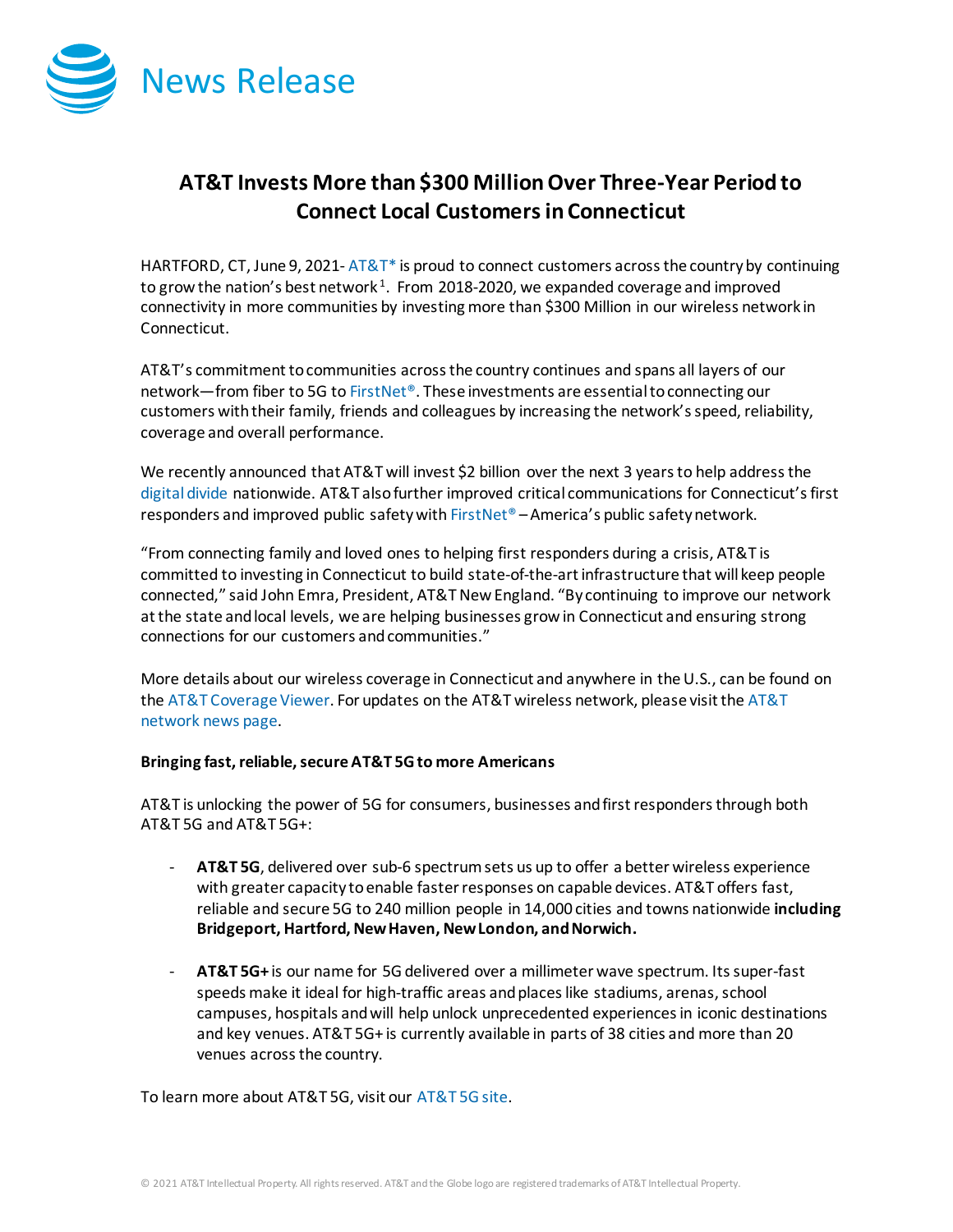

## **FirstNet: Dedicated to America's First Responders**

We are committed to improving public safety infrastructure. As a part of that commitment, we have invested and built FirstNetin public-private partnership with the First Responder Network Authority (FirstNet Authority) – an independent agency within the federal government. FirstNet is the *only* nationwide, high-speed broadband communications platform dedicated to and purpose-built for America's first responders and the extended public safety community.

- **Expanding to serve**: FirstNet focuses on where first responders need connectivity. We've moved quickly to deliver more coverage, boost capacity and drive new capabilities for first responders. Using all AT&T LTE commercial spectrum as well as high-quality Band 14 spectrum, FirstNet cover[s 2.71 million square miles nationwide.](https://about.att.com/story/2021/fn_expands.html) And we're actively extending the reach of FirstNet in Connecticut to give agencies large and small the reliable, unthrottled connectivity and modern communications tools they require.
- **First responder-centric 5G**: FirstNet subscribers in parts of 38 cities and more than 20 venues now have access to AT&T 5G+. Our [approach to 5G](https://about.att.com/story/2021/fn_5g.html) for public safety is unlike anything else. We've upgraded the dedicated FirstNet network core to enable 5G connectivity that is being built to intuitively optimize the experience for America's first responders. First responders maintain voice communications with *always-on* priority and preemption on LTE, while the FirstNet network determines the best route for data traffic with compatible devices, whether that's 5G+ or LTE spectrum.

The FirstNet network is providing Connecticut public safety with truly dedicated coverage and capacity when they need. These advanced capabilities enable FirstNet to help fire, EMS, and law enforcement personnel save lives and protect their communities.

## **Our commitment in Connecticut**

In addition to the programs mentioned above, AT&T's commitment to Connecticut extends into the community:

- Over the past three years, AT&T Connecticut and the AT&T Foundation have provided **more than \$1 million in community support**to organizations across the state of Connecticut in order to support a variety of initiatives like education, STEM, hunger relief, veterans, the arts community and more.
- AT&T donated one hundred devices and wireless service to **Nutmeg Big Brothers Big Sisters** to assist mentors and mentees with distance learning efforts during the COVID-19 crisis.
- In support of veterans, AT&T sponsors the **Middlesex Chamber of Commerce's** annual award for businesses who support veterans and was the award's first recipient. Additionally, AT&T is a strong supporter of the **West Haven Veterans Museum and Learning Center**, as well as Homes for the Brave to address veteran homelessness.